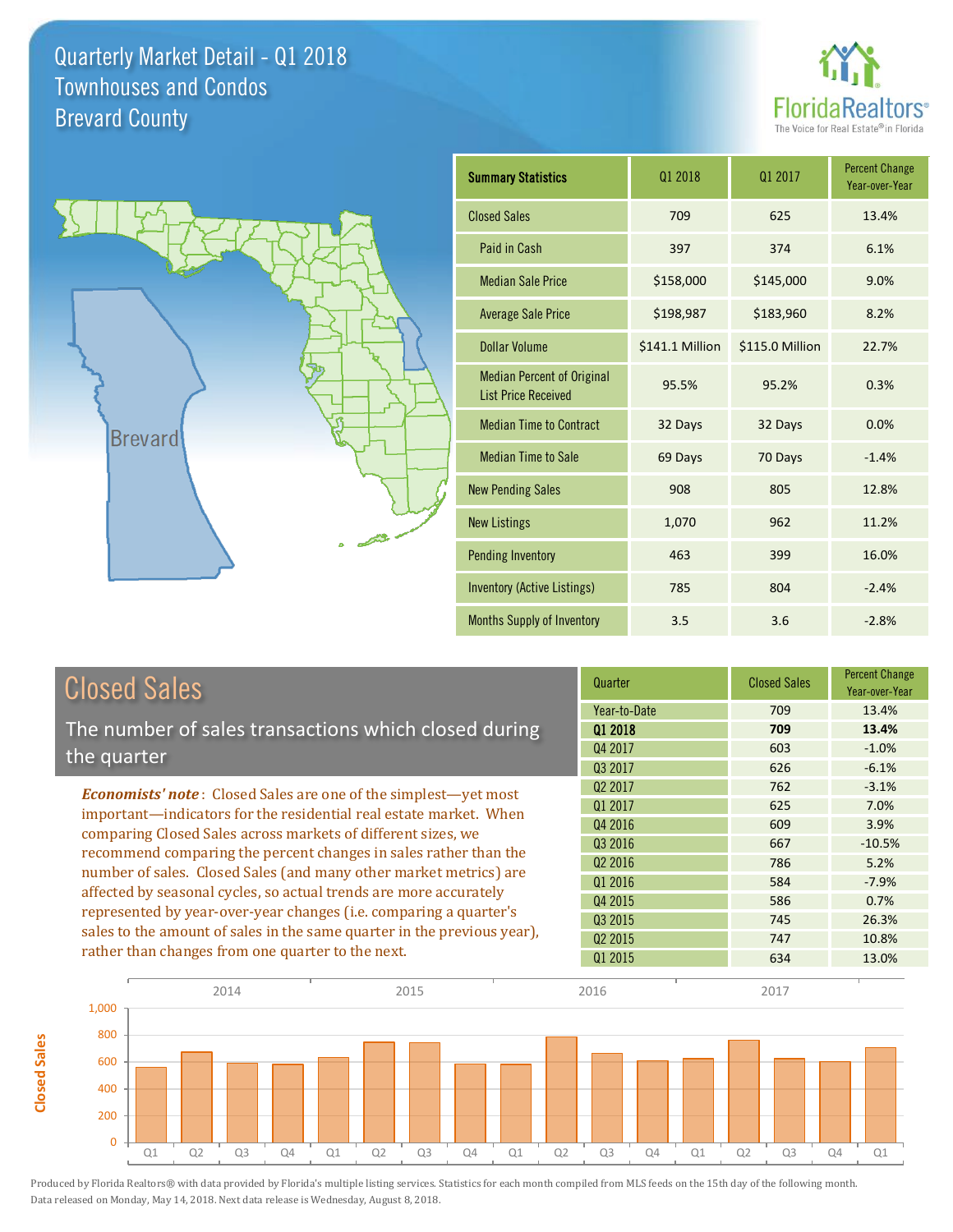

| Cash Sales                                                                     | Quarter             | <b>Cash Sales</b> | <b>Percent Change</b><br>Year-over-Year |
|--------------------------------------------------------------------------------|---------------------|-------------------|-----------------------------------------|
|                                                                                | Year-to-Date        | 397               | 6.1%                                    |
| The number of Closed Sales during the quarter in                               | 01 2018             | 397               | 6.1%                                    |
|                                                                                | Q4 2017             | 315               | $-8.7%$                                 |
| which buyers exclusively paid in cash                                          | 03 2017             | 303               | $-21.3%$                                |
|                                                                                | Q <sub>2</sub> 2017 | 402               | $-6.9%$                                 |
|                                                                                | 01 2017             | 374               | 10.7%                                   |
| <b>Economists' note:</b> Cash Sales can be a useful indicator of the extent to | Q4 2016             | 345               | $-1.4%$                                 |
| which investors are participating in the market. Why? Investors are            | Q3 2016             | 385               | $-12.5%$                                |
| far more likely to have the funds to purchase a home available up front,       | Q <sub>2</sub> 2016 | 432               | $-8.9%$                                 |
| whereas the typical homebuyer requires a mortgage or some other                | Q1 2016             | 338               | $-22.1%$                                |
| form of financing. There are, of course, many possible exceptions, so          | Q4 2015             | 350               | $-6.4%$                                 |
| this statistic should be interpreted with care.                                | 03 2015             | 440               | 18.6%                                   |



# Cash Sales as a Percentage of Closed Sales

The percentage of Closed Sales during the quarter which were Cash Sales

*Economists' note* : This statistic is simply another way of viewing Cash Sales. The remaining percentages of Closed Sales (i.e. those not paid fully in cash) each quarter involved some sort of financing, such as mortgages, owner/seller financing, assumed loans, etc.



Q2 2015 474 474 12.1%

Q1 2015 434 434 13.0%

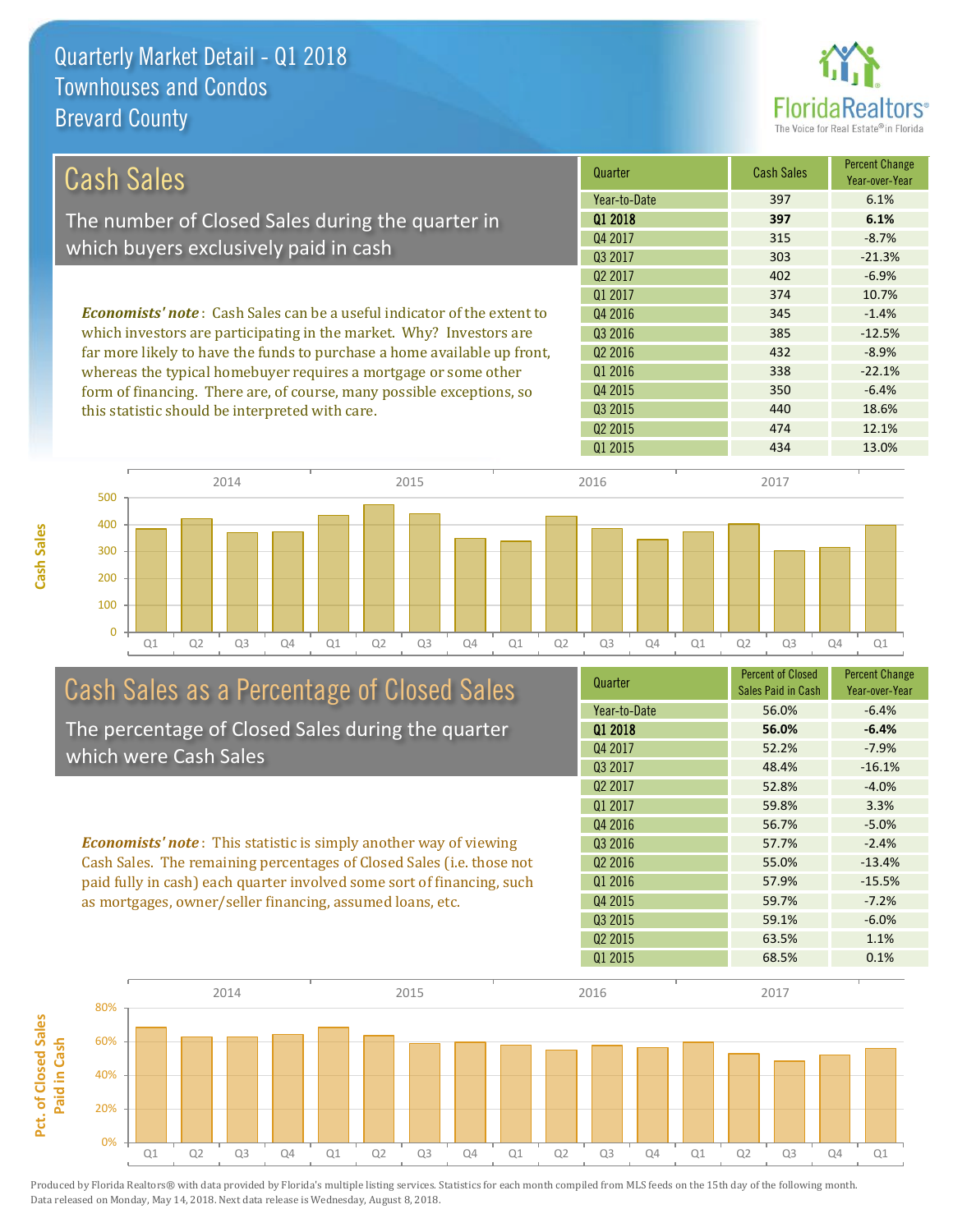

| Year-to-Date<br>01 2018<br>Q4 2017<br>Q3 2017 | \$158,000<br>\$158,000<br>\$165,000 | 9.0%<br>9.0% |
|-----------------------------------------------|-------------------------------------|--------------|
|                                               |                                     |              |
|                                               |                                     | 13.8%        |
|                                               | \$160,000                           | 8.8%         |
| Q2 2017                                       | \$160,000                           | 9.6%         |
| Q1 2017                                       | \$145,000                           | 4.3%         |
| Q4 2016                                       | \$145,000                           | 5.1%         |
| Q3 2016                                       | \$147,000                           | 12.8%        |
| Q2 2016                                       | \$146,000                           | 4.3%         |
| Q1 2016                                       | \$139,000                           | 11.2%        |
| Q4 2015                                       | \$138,000                           | 10.4%        |
| Q3 2015                                       | \$130,350                           | 4.3%         |
| Q2 2015                                       | \$140,000                           | 18.6%        |
| Q1 2015                                       | \$125,000                           | 8.7%         |
| 2016                                          | 2017                                |              |
|                                               |                                     |              |
|                                               |                                     |              |

Q1 Q2 Q3 Q4 Q1 Q2 Q3 Q4 Q1 Q2 Q3 Q4 Q1 Q2 Q3 Q4 Q1

# Average Sale Price

\$0K

The average sale price reported for the quarter (i.e. total sales in dollars divided by the number of sales)

*Economists' note* : Usually, we prefer Median Sale Price over Average Sale Price as a summary statistic for home prices. However, Average Sale Price does have its uses—particularly when it is analyzed alongside the Median Sale Price. For one, the relative difference between the two statistics can provide some insight into the market for higher-end homes in an area.

| Quarter             | <b>Average Sale Price</b> | <b>Percent Change</b><br>Year-over-Year |
|---------------------|---------------------------|-----------------------------------------|
| Year-to-Date        | \$198,987                 | 8.2%                                    |
| 01 2018             | \$198,987                 | 8.2%                                    |
| Q4 2017             | \$199,292                 | 8.4%                                    |
| Q3 2017             | \$186,581                 | $-2.2%$                                 |
| Q <sub>2</sub> 2017 | \$193,016                 | 3.0%                                    |
| Q1 2017             | \$183,960                 | $-0.8%$                                 |
| Q4 2016             | \$183,889                 | 4.5%                                    |
| Q3 2016             | \$190,835                 | 10.7%                                   |
| Q <sub>2</sub> 2016 | \$187,401                 | 7.0%                                    |
| Q1 2016             | \$185,465                 | 15.3%                                   |
| Q4 2015             | \$176,028                 | 10.9%                                   |
| Q3 2015             | \$172,359                 | 6.6%                                    |
| Q <sub>2</sub> 2015 | \$175,205                 | 18.5%                                   |
| Q1 2015             | \$160,845                 | 10.1%                                   |



Produced by Florida Realtors® with data provided by Florida's multiple listing services. Statistics for each month compiled from MLS feeds on the 15th day of the following month. Data released on Monday, May 14, 2018. Next data release is Wednesday, August 8, 2018.

**Average Sale Price**

**Average Sale Price**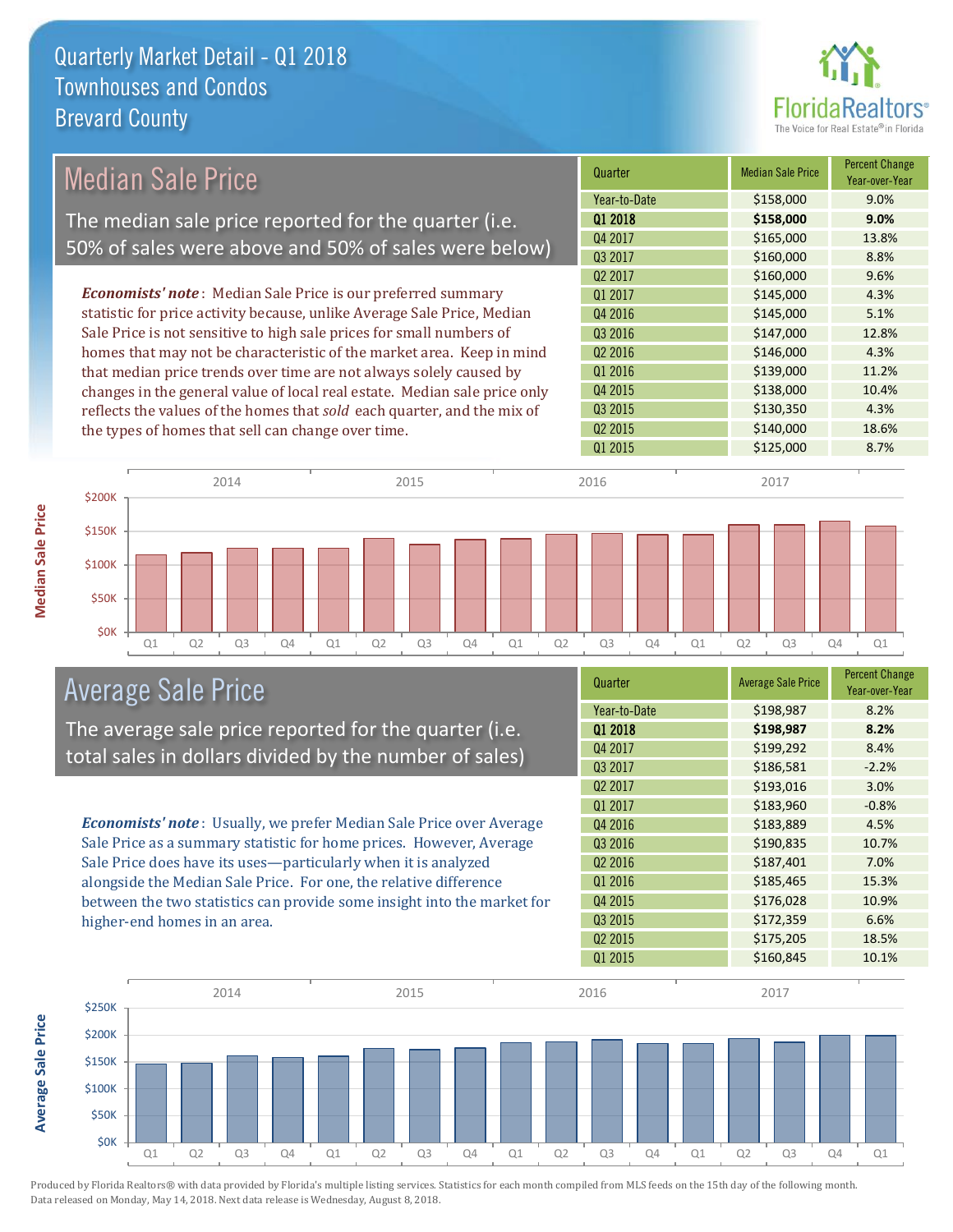

| Dollar Volume                                                                | Quarter             | Dollar Volume   | <b>Percent Change</b><br>Year-over-Year |
|------------------------------------------------------------------------------|---------------------|-----------------|-----------------------------------------|
|                                                                              | Year-to-Date        | \$141.1 Million | 22.7%                                   |
| The sum of the sale prices for all sales which closed                        | 01 2018             | \$141.1 Million | 22.7%                                   |
| during the quarter                                                           | Q4 2017             | \$120.2 Million | 7.3%                                    |
|                                                                              | 03 2017             | \$116.8 Million | $-8.2%$                                 |
|                                                                              | Q <sub>2</sub> 2017 | \$147.1 Million | $-0.1%$                                 |
| <b>Economists' note</b> : Dollar Volume is simply the sum of all sale prices | 01 2017             | \$115.0 Million | 6.2%                                    |
| in a given time period, and can quickly be calculated by multiplying         | Q4 2016             | \$112.0 Million | 8.6%                                    |
| Closed Sales by Average Sale Price. It is a strong indicator of the health   | Q3 2016             | \$127.3 Million | $-0.9%$                                 |
| of the real estate industry in a market, and is of particular interest to    | Q <sub>2</sub> 2016 | \$147.3 Million | 12.5%                                   |
| real estate professionals, investors, analysts, and government agencies.     | Q1 2016             | \$108.3 Million | 6.2%                                    |
| Potential home sellers and home buyers, on the other hand, will likely       | Q4 2015             | \$103.2 Million | 11.7%                                   |
| be better served by paying attention to trends in the two components         | Q3 2015             | \$128.4 Million | 34.7%                                   |

\$50 M \$100 M \$150 M \$200 M



# Median Percent of Original List Price Received

of Dollar Volume (i.e. sales and prices) individually.

The median of the sale price (as a percentage of the original list price) across all properties selling during the quarter

*Economists' note* : The Median Percent of Original List Price Received is useful as an indicator of market recovery, since it typically rises as buyers realize that the market may be moving away from them and they need to match the selling price (or better it) in order to get a contract on the house. This is usually the last measure to indicate a market has shifted from down to up, so it is what we would call a *lagging* indicator.

| Quarter             | Med. Pct. of Orig.<br><b>List Price Received</b> | <b>Percent Change</b><br>Year-over-Year |
|---------------------|--------------------------------------------------|-----------------------------------------|
| Year-to-Date        | 95.5%                                            | 0.3%                                    |
| 01 2018             | 95.5%                                            | 0.3%                                    |
| Q4 2017             | 95.4%                                            | 1.0%                                    |
| Q3 2017             | 95.7%                                            | 0.8%                                    |
| Q <sub>2</sub> 2017 | 95.1%                                            | 0.1%                                    |
| Q1 2017             | 95.2%                                            | 0.5%                                    |
| Q4 2016             | 94.5%                                            | $-0.5%$                                 |
| Q3 2016             | 94.9%                                            | 0.9%                                    |
| Q <sub>2</sub> 2016 | 95.0%                                            | 0.7%                                    |
| Q1 2016             | 94.7%                                            | 0.5%                                    |
| Q4 2015             | 95.0%                                            | 1.2%                                    |
| Q3 2015             | 94.1%                                            | 0.7%                                    |
| Q <sub>2</sub> 2015 | 94.3%                                            | 1.5%                                    |
| Q1 2015             | 94.2%                                            | 1.0%                                    |

Q2 2015 **\$130.9 Million 31.4%** 

Q1 2015 **\$102.0 Million** 24.5%



Produced by Florida Realtors® with data provided by Florida's multiple listing services. Statistics for each month compiled from MLS feeds on the 15th day of the following month. Data released on Monday, May 14, 2018. Next data release is Wednesday, August 8, 2018.

**Med. Pct. of Orig.** 

Med. Pct. of Orig.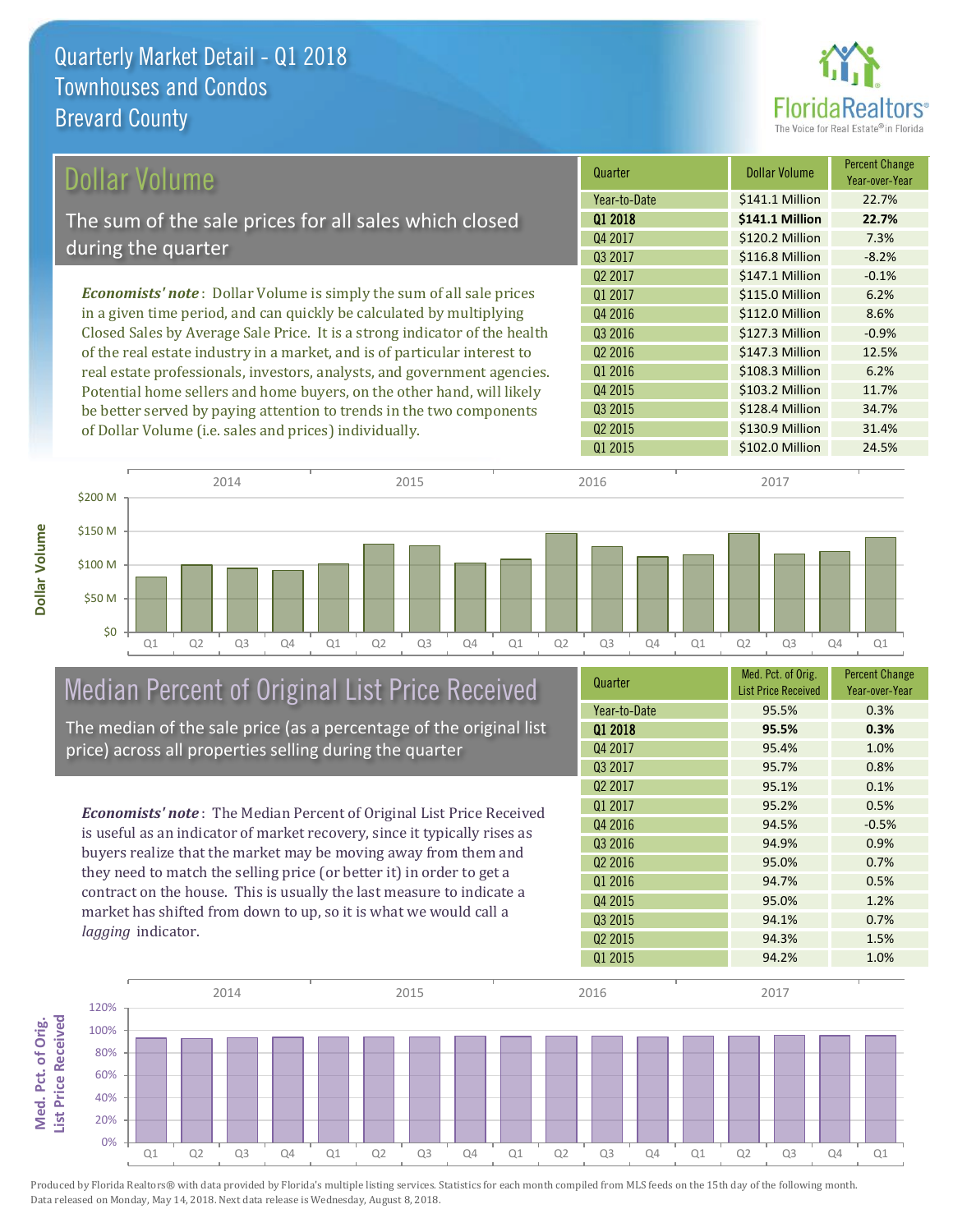

# Median Time to Contract

The median number of days between the listing date and contract date for all Closed Sales during the quarter

*Economists' note* : Like Time to Sale, Time to Contract is a measure of the length of the home selling process calculated for sales which closed during the quarter. The difference is that Time to Contract measures the number of days between the initial listing of a property and the signing of the contract which eventually led to the closing of the sale. When the gap between Median Time to Contract and Median Time to Sale grows, it is usually a sign of longer closing times and/or declining numbers of cash sales.



#### Q1 Q2 Q3 Q4 Q1 Q2 Q3 Q4 Q1 Q2 Q3 Q4 Q1 Q2 Q3 Q4 Q1  $\Omega$ 10 20 30 40 50 60 **Contract** 2014 2015 2016 2017

## Median Time to Sale

**Median Time to** 

**Median Time to** 

The median number of days between the listing date and closing date for all Closed Sales during the quarter

*Economists' note* : Time to Sale is a measure of the length of the home selling process, calculated as the number of days between the initial listing of a property and the closing of the sale. *Median* Time to Sale is the amount of time the "middle" property selling this month was on the market. That is, 50% of homes selling this month took *less* time to sell, and 50% of homes took *more* time to sell. Median Time to Sale gives a more accurate picture than Average Time to Sale, which can be skewed upward by small numbers of properties taking an abnormally long time to sell.

| Quarter             | <b>Median Time to Sale</b> | <b>Percent Change</b><br>Year-over-Year |
|---------------------|----------------------------|-----------------------------------------|
| Year-to-Date        | 69 Days                    | $-1.4%$                                 |
| Q1 2018             | 69 Days                    | $-1.4%$                                 |
| Q4 2017             | 75 Days                    | 4.2%                                    |
| Q3 2017             | 70 Days                    | $-9.1%$                                 |
| Q <sub>2</sub> 2017 | 68 Days                    | $-12.8%$                                |
| Q1 2017             | 70 Days                    | $-11.4%$                                |
| Q4 2016             | 72 Days                    | $-2.7%$                                 |
| Q3 2016             | 77 Days                    | $-2.5%$                                 |
| Q <sub>2</sub> 2016 | 78 Days                    | $-7.1%$                                 |
| Q1 2016             | 79 Days                    | $-3.7%$                                 |
| Q4 2015             | 74 Days                    | $-22.1%$                                |
| Q3 2015             | 79 Days                    | $-14.1%$                                |
| Q <sub>2</sub> 2015 | 84 Days                    | $-8.7%$                                 |
| Q1 2015             | 82 Days                    | $-14.6%$                                |

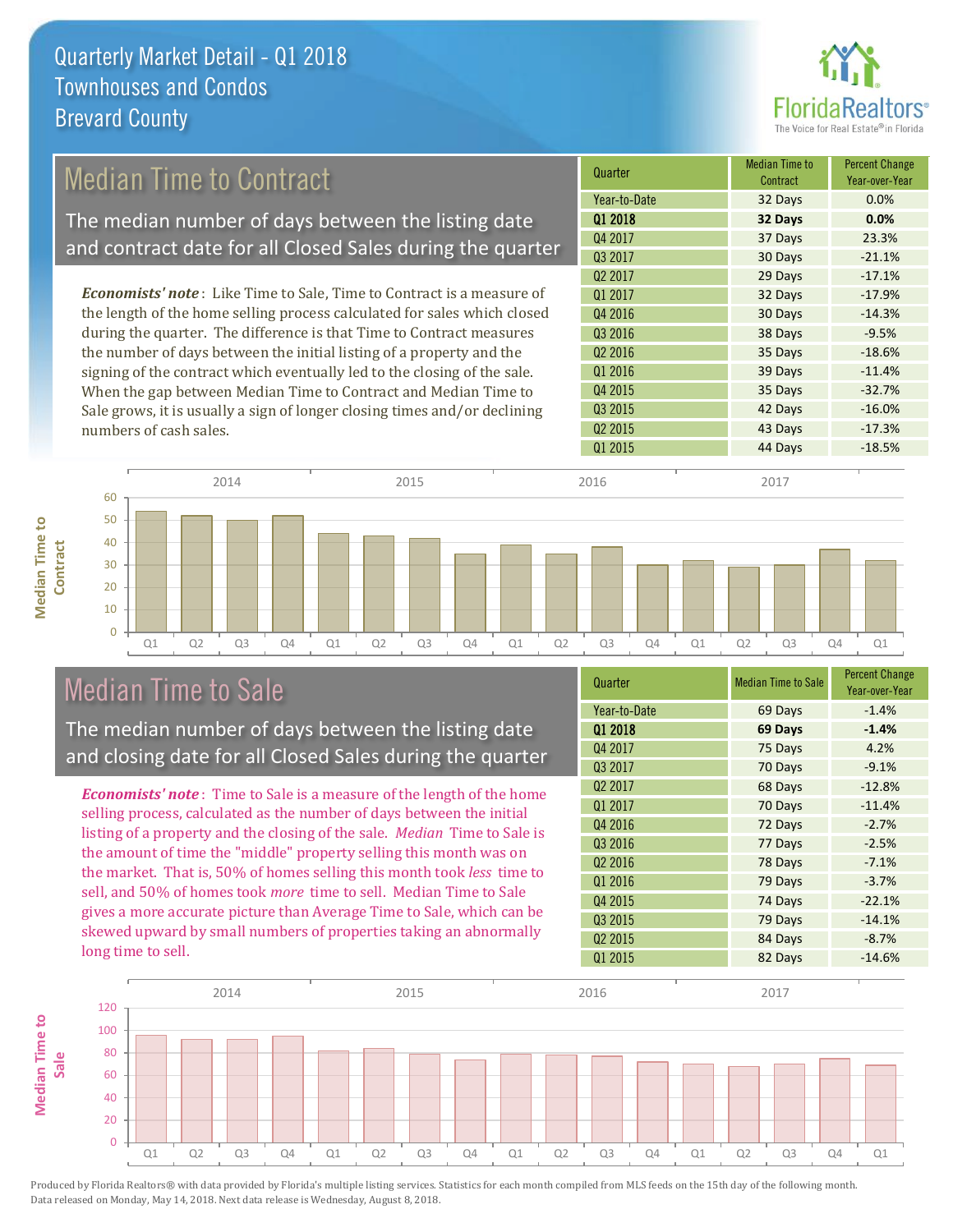

| <b>New Pending Sales</b>                                                       | Quarter             | <b>New Pending Sales</b> | <b>Percent Change</b><br>Year-over-Year |
|--------------------------------------------------------------------------------|---------------------|--------------------------|-----------------------------------------|
|                                                                                | Year-to-Date        | 908                      | 12.8%                                   |
| The number of listed properties that went under                                | 01 2018             | 908                      | 12.8%                                   |
|                                                                                | Q4 2017             | 628                      | 10.0%                                   |
| contract during the quarter                                                    | Q3 2017             | 667                      | $-12.9%$                                |
|                                                                                | Q <sub>2</sub> 2017 | 815                      | 9.4%                                    |
| <b>Economists' note</b> : Because of the typical length of time it takes for a | 01 2017             | 805                      | 5.2%                                    |
| sale to close, economists consider Pending Sales to be a decent                | Q4 2016             | 571                      | $-9.8%$                                 |
| indicator of potential future Closed Sales. It is important to bear in         | Q3 2016             | 766                      | 4.8%                                    |
| mind, however, that not all Pending Sales will be closed successfully.         | Q <sub>2</sub> 2016 | 745                      | $-9.7%$                                 |
| So, the effectiveness of Pending Sales as a future indicator of Closed         | Q1 2016             | 765                      | $-4.1%$                                 |
| Sales is susceptible to changes in market conditions such as the               | Q4 2015             | 633                      | 26.3%                                   |
| availability of financing for homebuyers and the inventory of                  | Q3 2015             | 731                      | 11.3%                                   |
| distressed properties for sale.                                                | Q <sub>2</sub> 2015 | 825                      | 17.4%                                   |
|                                                                                | 01 2015             | 798                      | 24.1%                                   |



# New Listings

**New Listings**

**Pending Sales**

**Pending Sales** 

The number of properties put onto the market during the quarter

*Economists' note* : New Listings tend to rise in delayed response to increasing prices, so they are often seen as a lagging indicator of market health. As prices rise, potential sellers raise their estimations of value—and in the most recent cycle, rising prices have freed up many potential sellers who were previously underwater on their mortgages. Note that in our calculations, we take care to not include properties that were recently taken off the market and quickly relisted, since these are not really *new* listings.

| Quarter             | <b>New Listings</b> | <b>Percent Change</b><br>Year-over-Year |
|---------------------|---------------------|-----------------------------------------|
| Year-to-Date        | 1,070               | 11.2%                                   |
| Q1 2018             | 1,070               | 11.2%                                   |
| Q4 2017             | 732                 | 3.8%                                    |
| Q3 2017             | 766                 | 0.8%                                    |
| Q <sub>2</sub> 2017 | 893                 | 2.5%                                    |
| Q1 2017             | 962                 | $-1.9%$                                 |
| Q4 2016             | 705                 | $-3.0%$                                 |
| Q3 2016             | 760                 | $-0.4%$                                 |
| Q <sub>2</sub> 2016 | 871                 | 7.8%                                    |
| Q1 2016             | 981                 | 6.6%                                    |
| Q4 2015             | 727                 | 1.5%                                    |
| Q3 2015             | 763                 | 7.0%                                    |
| Q <sub>2</sub> 2015 | 808                 | 4.7%                                    |
| Q1 2015             | 920                 | 0.7%                                    |

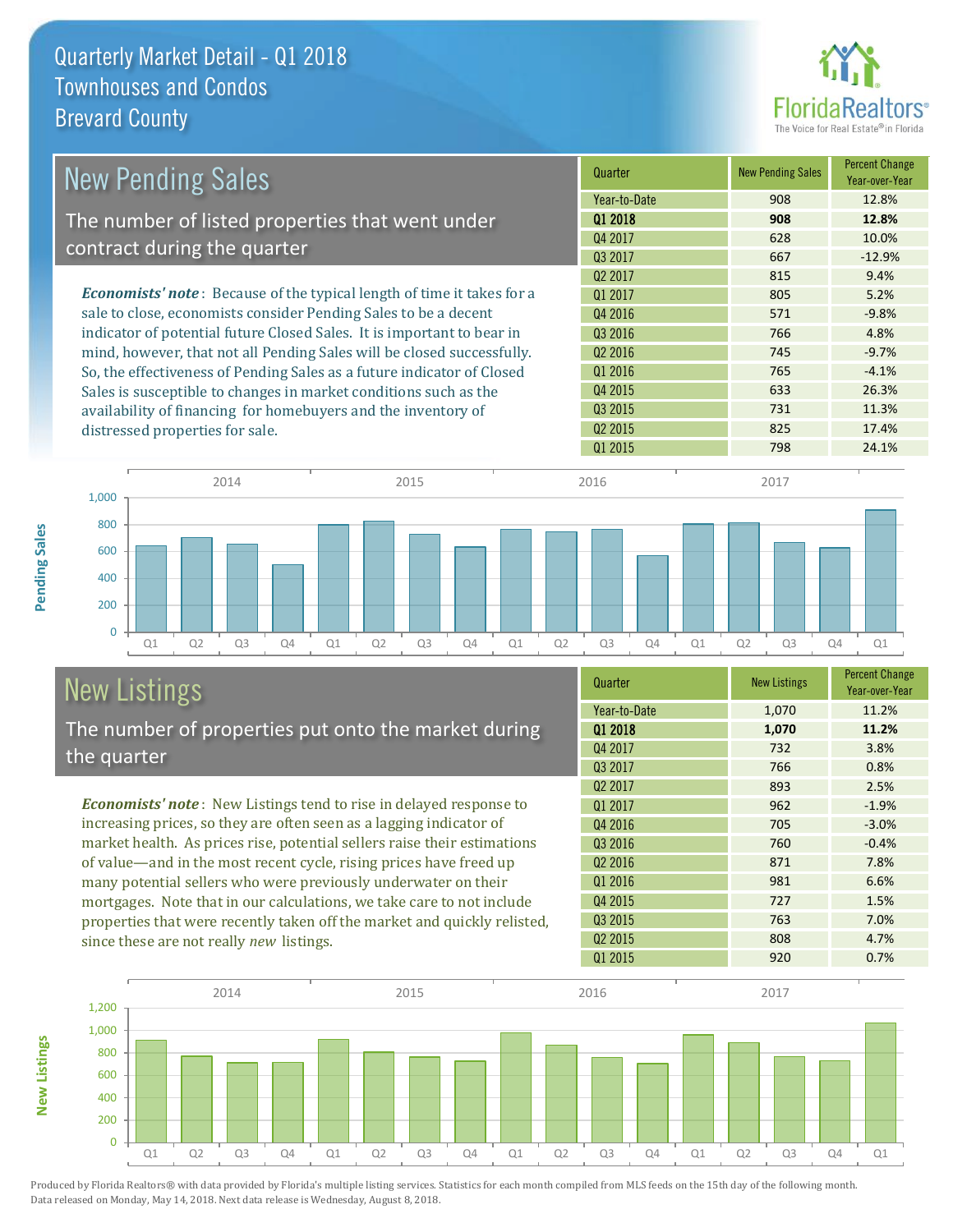

| <b>Inventory (Active Listings)</b>                                           | Quarter             | Inventory | <b>Percent Change</b><br>Year-over-Year |
|------------------------------------------------------------------------------|---------------------|-----------|-----------------------------------------|
|                                                                              | YTD (Monthly Avg)   | 807       | $-4.2%$                                 |
| The number of property listings active at the end of                         | 01 2018             | 785       | $-2.4%$                                 |
|                                                                              | Q4 2017             | 730       | $-6.9%$                                 |
| the quarter                                                                  | 03 2017             | 739       | $-0.5%$                                 |
|                                                                              | Q <sub>2</sub> 2017 | 750       | $-11.7%$                                |
| <b>Economists' note</b> : There are a number of ways to define and calculate | 01 2017             | 804       | $-8.5%$                                 |
| Inventory. Our method is to simply count the number of active listings       | Q4 2016             | 784       | 1.7%                                    |
| on the last day of the quarter, and hold this number to compare with         | Q3 2016             | 743       | 3.3%                                    |
| the same quarter the following year. Inventory rises when New                | Q <sub>2</sub> 2016 | 849       | 8.2%                                    |
| Listings are outpacing the number of listings that go off-market             | Q1 2016             | 879       | $-8.6%$                                 |
| (regardless of whether they actually sell) Likewise it falls when New        | Q4 2015             | 771       | $-7.4%$                                 |

(regardless of whether they actually sell). Likewise, it falls when New Listings aren't keeping up with the rate at which homes are going offmarket.



# Months Supply of Inventory

An estimate of the number of months it will take to deplete the current Inventory given recent sales rates

*Economists' note* : MSI is a useful indicator of market conditions. The benchmark for a balanced market (favoring neither buyer nor seller) is 5.5 months of inventory. Anything higher is traditionally a buyers' market, and anything lower is a sellers' market. There is no single accepted way of calculating MSI. A common method is to divide current Inventory by the most recent month's Closed Sales count, but this count is a usually poor predictor of future Closed Sales due to seasonal cycles. To eliminate seasonal effects, we use the 12-month average of monthly Closed Sales instead.

| Quarter                  | <b>Months Supply</b> | <b>Percent Change</b><br>Year-over-Year |
|--------------------------|----------------------|-----------------------------------------|
| <b>YTD (Monthly Avg)</b> | 3.7                  | $-2.6%$                                 |
| 01 2018                  | 3.5                  | $-2.8%$                                 |
| Q4 2017                  | 3.3                  | $-8.3%$                                 |
| Q3 2017                  | 3.4                  | 0.0%                                    |
| Q <sub>2</sub> 2017      | 3.4                  | $-10.5%$                                |
| Q1 2017                  | 3.6                  | $-10.0%$                                |
| Q4 2016                  | 3.6                  | 5.9%                                    |
| Q3 2016                  | 3.4                  | 6.2%                                    |
| Q <sub>2</sub> 2016      | 3.8                  | 2.7%                                    |
| Q1 2016                  | 4.0                  | $-14.9%$                                |
| Q4 2015                  | 3.4                  | $-19.0%$                                |
| Q3 2015                  | 3.2                  | $-28.9%$                                |
| Q <sub>2</sub> 2015      | 3.7                  | $-19.6%$                                |
| Q1 2015                  | 4.7                  | $-4.1%$                                 |

Q3 2015 719 719 -16.7% Q2 2015 **785** -11.7%

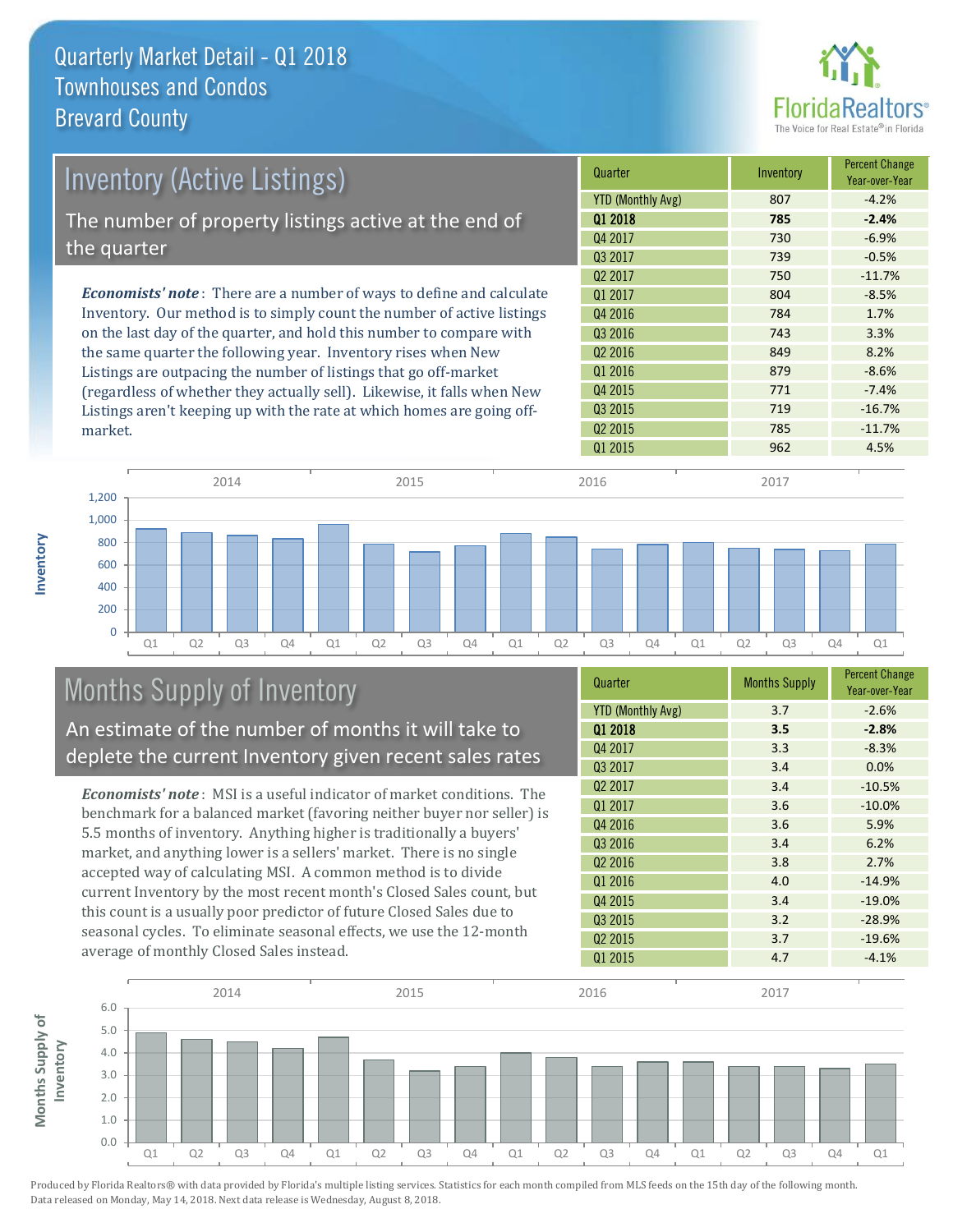

# Closed Sales by Sale Price

The number of sales transactions which closed during the quarter

*Economists' note:* Closed Sales are one of the simplest—yet most important—indicators for the residential real estate market. When comparing Closed Sales across markets of different sizes, we recommend comparing the percent changes in sales rather than the number of sales. Closed Sales (and many other market metrics) are affected by seasonal cycles, so actual trends are more accurately represented by year-over-year changes (i.e. comparing a quarter's sales to the amount of sales in the same quarter in the previous year), rather than changes from one quarter to the next.

| Sale Price            | <b>Closed Sales</b> | <b>Percent Change</b><br>Year-over-Year |
|-----------------------|---------------------|-----------------------------------------|
| Less than \$50,000    | 24                  | $-11.1%$                                |
| \$50,000 - \$99,999   | 152                 | 2.7%                                    |
| $$100,000 - $149,999$ | 159                 | 3.2%                                    |
| $$150,000 - $199,999$ | 121                 | 12.0%                                   |
| \$200,000 - \$249,999 | 81                  | 39.7%                                   |
| \$250,000 - \$299,999 | 46                  | 35.3%                                   |
| \$300,000 - \$399,999 | 66                  | 22.2%                                   |
| $$400,000 - $599,999$ | 38                  | 22.6%                                   |
| \$600,000 - \$999,999 | 20                  | 100.0%                                  |
| \$1,000,000 or more   | $\mathfrak{p}$      | 100.0%                                  |



#### Median Time to Contract by Sale Price The median number of days between the listing date and contract date for all Closed Sales during the quarter

*Economists' note* : Like Time to Sale, Time to Contract is a measure of the length of the home selling process calculated for sales which closed during the quarter. The difference is that Time to Contract measures the number of days between the initial listing of a property and the signing of the contract which eventually led to the closing of the sale. When the gap between Median Time to Contract and Median Time to Sale grows, it is usually a sign of longer closing times and/or declining numbers of cash sales.

| <b>Sale Price</b>     | <b>Median Time to</b><br>Contract | <b>Percent Change</b><br>Year-over-Year |
|-----------------------|-----------------------------------|-----------------------------------------|
| Less than \$50,000    | 30 Days                           | 66.7%                                   |
| $$50,000 - $99,999$   | 17 Days                           | $-19.0%$                                |
| $$100,000 - $149,999$ | 36 Days                           | 24.1%                                   |
| $$150,000 - $199,999$ | 28 Days                           | 7.7%                                    |
| \$200,000 - \$249,999 | 15 Days                           | $-67.4%$                                |
| \$250,000 - \$299,999 | 46 Days                           | $-43.2%$                                |
| \$300,000 - \$399,999 | 68 Days                           | 70.0%                                   |
| \$400,000 - \$599,999 | 20 Days                           | $-74.4%$                                |
| \$600,000 - \$999,999 | 134 Days                          | $-22.5%$                                |
| \$1,000,000 or more   | 43 Days                           | $-83.7%$                                |

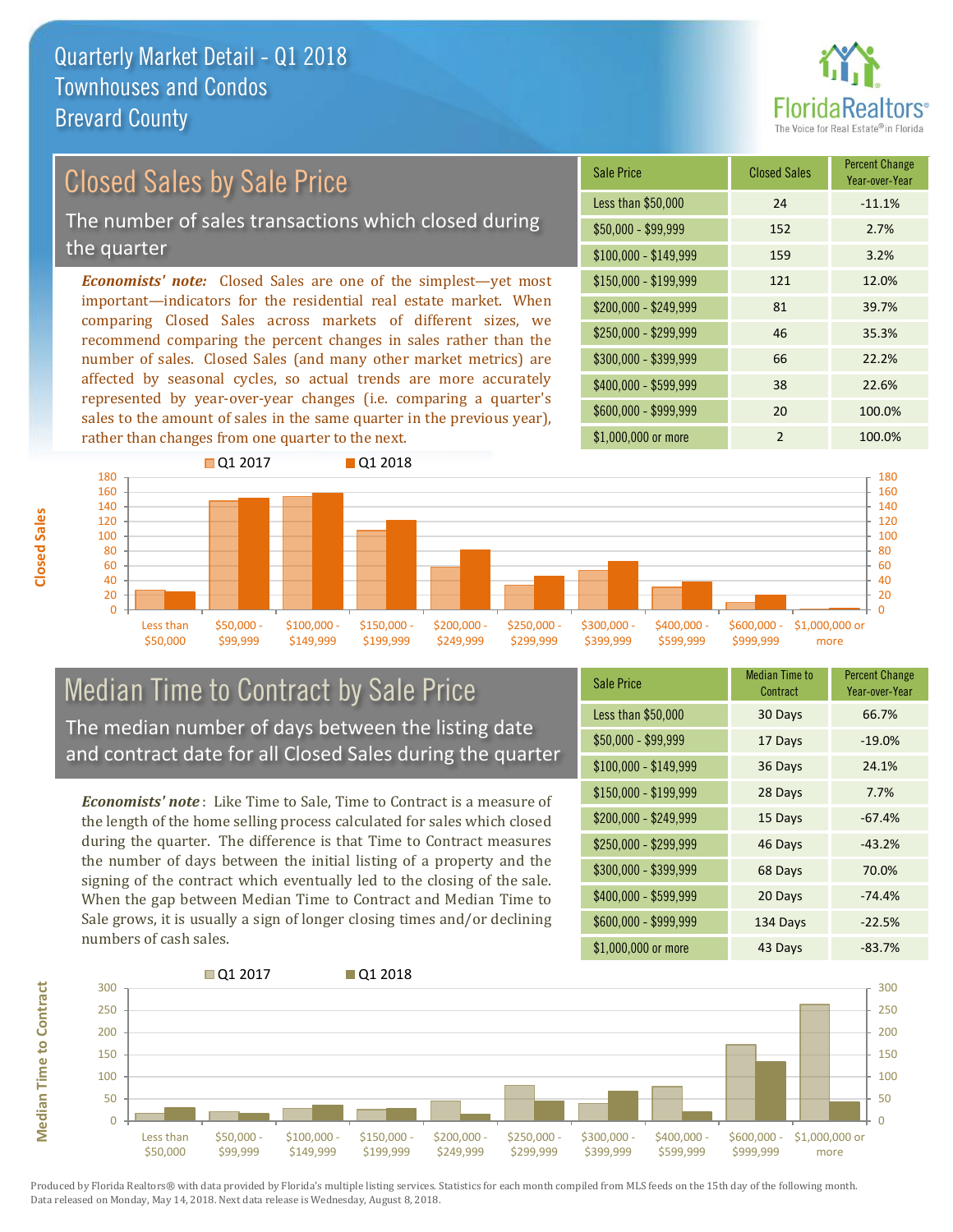

# New Listings by Initial Listing Price

The number of properties put onto the market during the quarter

*Economists' note:* New Listings tend to rise in delayed response to increasing prices, so they are often seen as a lagging indicator of market health. As prices rise, potential sellers raise their estimations of value—and in the most recent cycle, rising prices have freed up many potential sellers who were previously underwater on their mortgages. Note that in our calculations, we take care to not include properties that were recently taken off the market and quickly relisted, since these are not really *new* listings.

| <b>Initial Listing Price</b> | <b>New Listings</b> | <b>Percent Change</b><br>Year-over-Year |
|------------------------------|---------------------|-----------------------------------------|
| Less than \$50,000           | 19                  | $-52.5%$                                |
| \$50,000 - \$99,999          | 172                 | $-11.3%$                                |
| $$100,000 - $149,999$        | 177                 | 1.1%                                    |
| $$150,000 - $199,999$        | 159                 | 6.0%                                    |
| \$200,000 - \$249,999        | 135                 | 48.4%                                   |
| \$250,000 - \$299,999        | 94                  | 59.3%                                   |
| \$300,000 - \$399,999        | 140                 | 12.9%                                   |
| \$400,000 - \$599,999        | 115                 | 40.2%                                   |
| \$600,000 - \$999,999        | 51                  | 30.8%                                   |
| \$1,000,000 or more          | 8                   | 0.0%                                    |



### Inventory by Current Listing Price The number of property listings active at the end of the quarter

*Economists' note* : There are a number of ways to define and calculate Inventory. Our method is to simply count the number of active listings on the last day of the quarter, and hold this number to compare with the same quarter the following year. Inventory rises when New Listings are outpacing the number of listings that go off-market (regardless of whether they actually sell). Likewise, it falls when New Listings aren't keeping up with the rate at which homes are going offmarket.

| <b>Current Listing Price</b> | Inventory | <b>Percent Change</b><br>Year-over-Year |
|------------------------------|-----------|-----------------------------------------|
| Less than \$50,000           | 15        | $-40.0%$                                |
| $$50,000 - $99,999$          | 98        | $-21.6%$                                |
| $$100,000 - $149,999$        | 83        | $-5.7%$                                 |
| $$150,000 - $199,999$        | 84        | 1.2%                                    |
| \$200,000 - \$249,999        | 66        | $-4.3%$                                 |
| \$250,000 - \$299,999        | 92        | 48.4%                                   |
| \$300,000 - \$399,999        | 148       | $-1.3%$                                 |
| \$400,000 - \$599,999        | 114       | 0.9%                                    |
| \$600,000 - \$999,999        | 72        | $-5.3%$                                 |
| \$1,000,000 or more          | 13        | 0.0%                                    |



Produced by Florida Realtors® with data provided by Florida's multiple listing services. Statistics for each month compiled from MLS feeds on the 15th day of the following month. Data released on Monday, May 14, 2018. Next data release is Wednesday, August 8, 2018.

**Inventory**